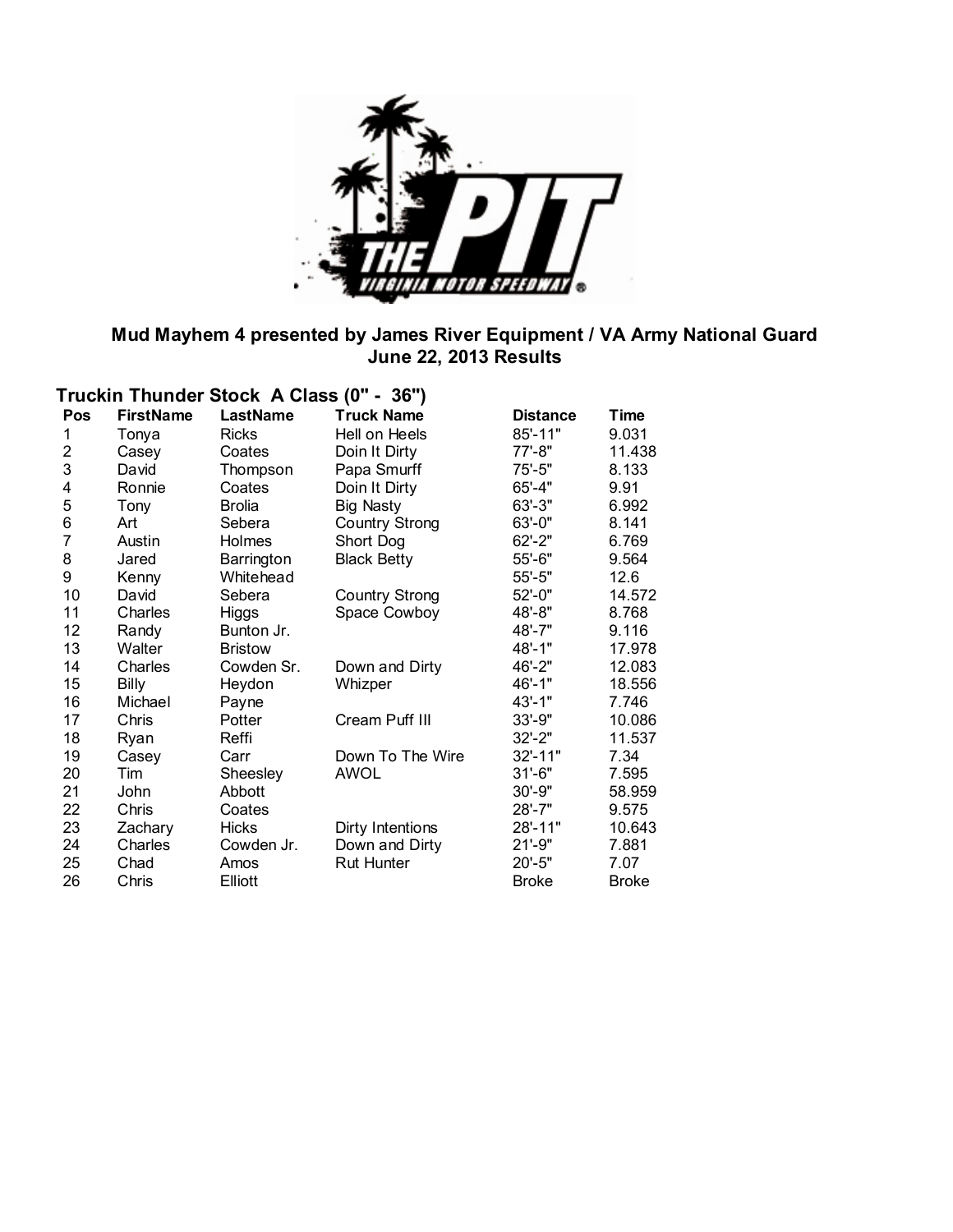#### **Davis Off Road Stock B Class (37" - 40")**

| Pos            | <b>First Name</b> | <b>Last Name</b> | <b>Truck Name</b>     | <b>Distance</b> | <b>Time</b>  |
|----------------|-------------------|------------------|-----------------------|-----------------|--------------|
| 1              | Tonya             | <b>Ricks</b>     | Hell on Heels         | 200'-0"         | 6.507        |
| $\overline{2}$ | David             | Thompson         | Papa Smurff           | 200'-0"         | 8.268        |
| 3              | Austin            | Holmes           | Short Dog             | 200'-0"         | 8.987        |
| 4              | David             | Bird Jr.         | Wu-Foot               | 200'-0"         | 10.741       |
| 5              | Everett           | Conway           |                       | $27 - 2"$       | 6.025        |
| 6              | Richard           | Ruslander        | <b>Black Betty</b>    | $28 - 3"$       | 7.89         |
| $\overline{7}$ | Tiege             | Ferguson         |                       | 29'-6"          | 5.973        |
| 8              | Michael           | Haile            |                       | $39' - 1"$      | 5.444        |
| 9              | Chris             | Davis            | The Mutt              | 39'-6"          | 12.429       |
| 10             | Randy             | Bunton Jr.       |                       | 41'-11"         | 8.308        |
| 11             | Mike              | Watts            | <b>Black Betty</b>    | 41'-6"          | 7.568        |
| 12             | Holly             | Davis            | Little Joe            | 47'-2"          | 9.408        |
| 13             | Chad              | Hall             |                       | 49'-10"         | 6.588        |
| 14             | Michael           | Montgomery       | Lil Ego               | $50' - 9"$      | 8.133        |
| 15             | Tom               | <b>Bower</b>     | Mud Dauber            | $52' - 7"$      | 5.984        |
| 16             | Casey             | Coates           | Doin It Dirty         | 55'-10"         | 8.667        |
| 17             | <b>Brad</b>       | Hall             |                       | 55'11"          | 7.148        |
| 18             | Casey             | Carr             | Down To The Wire      | $56' - 5"$      | 14.819       |
| 19             | Chad              | Amos             | <b>Rut Hunter</b>     | $57' - 4"$      | 11.431       |
| 20             | Tim               | Sheesley         | Awol                  | 58'-0"          | 13.252       |
| 21             | Tony              | <b>Brolia</b>    | <b>Big Nasty</b>      | 58'-9"          | 6.998        |
| 22             | Walter            | <b>Bristow</b>   |                       | $62' - 7"$      | 11.128       |
| 23             | Dave              | Law              |                       | 68'-0"          | 16.335       |
| 24             | Justin            | Sebera           | <b>Country Strong</b> | $70' - 11"$     | 9.038        |
| 25             | Michael           | Payne            |                       | $73' - 1"$      | 8.98         |
| 26             | Zach              | Dye              | 3 Tone                | $74' - 1"$      | 10.703       |
| 27             | Bo                | Riener           |                       | $82 - 0$ "      | 17.89        |
| 28             | Johnny            | Delba            | Papa Smurff           | $83' - 2"$      | 7.682        |
| 29             | Jefferey          | Ammons           |                       | $87 - 1"$       | 21.183       |
| 30             | <b>Brian</b>      | <b>Stewart</b>   | Uncle B               | <b>Broke</b>    | <b>Broke</b> |
| 31             | <b>Nick</b>       | Woodward         |                       | Scratch         | Scratch      |
| 32             | Wyatt             | Isgett           | Hanover Tire          | Scratch         | Scratch      |
| 33             | Ronnie            | Coates           | Doin It Dirty         | 200'-0"         | DQ - 7.52    |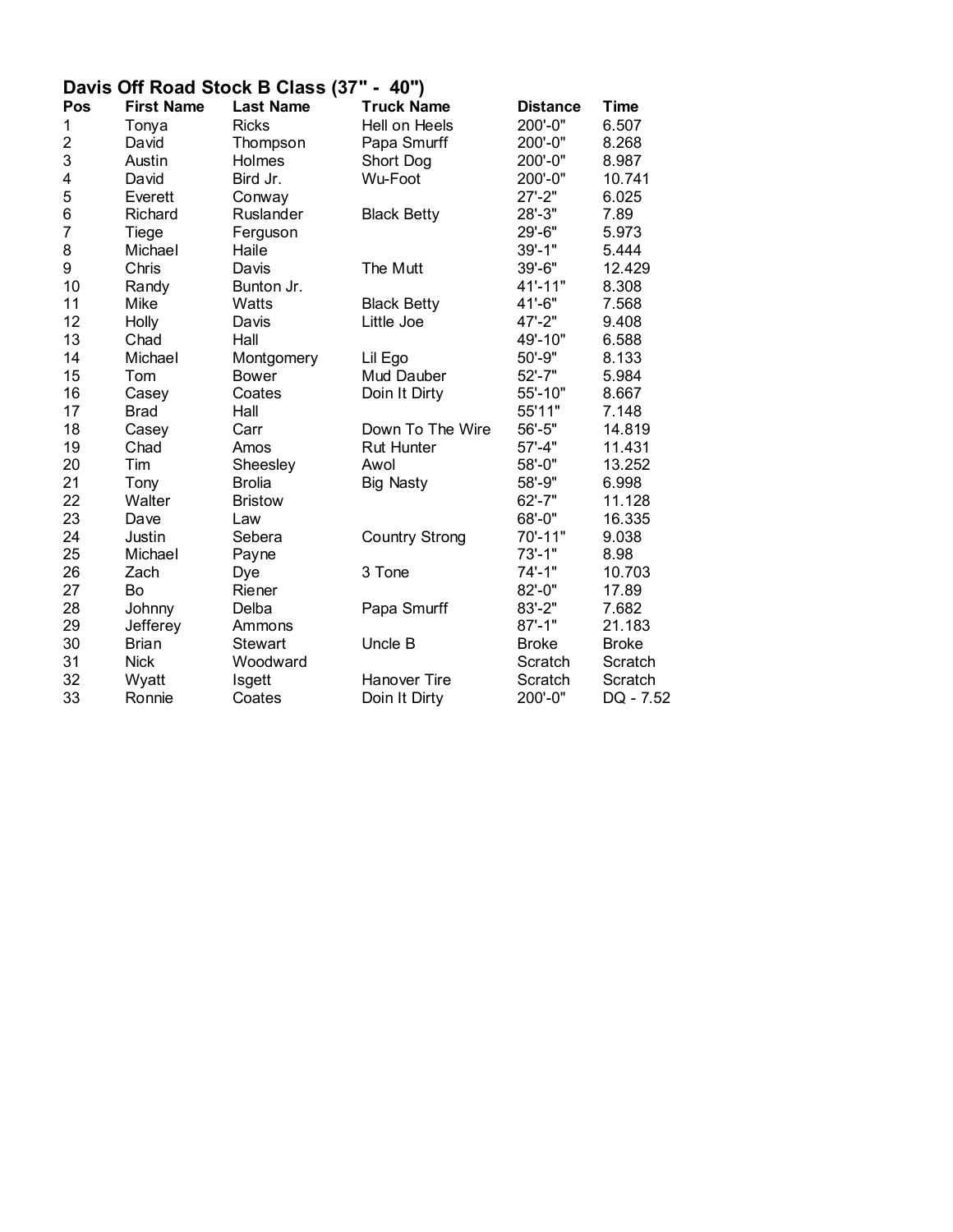### **ORI of Richmond Modified A Class (0" - 36")**

| Pos | <b>FirstName</b> | LastName       | <b>Truck Name</b>     | <b>Distance</b> | Time         |
|-----|------------------|----------------|-----------------------|-----------------|--------------|
| 1   | George           | Johnson        | <b>Gold Digger</b>    | $90' - 2"$      | 7.936        |
| 2   | Richard          | Smitherman     | Singlething           | 89'-6"          | 8.093        |
| 3   | Patrick          | Donovant       | Back In Black         | 68'-9"          | 10.765       |
| 4   | Josh             | South          | Dirty South           | $63' - 3"$      | 8.494        |
| 5   | Adam             | Hoegerl        | The Thumper           | $62 - 1"$       | 8.42         |
| 6   | Casey            | Coates         | Doin It Dirty         | $55' - 8"$      | 5.883        |
| 7   | Scott            | <b>Booth</b>   | <b>Punkin Smasher</b> | $55' - 1"$      | 6.846        |
| 8   | Chris            | Coates         |                       | $53' - 1"$      | 10.206       |
| 9   | Jimmy            | Guy            | Little Something      | $50' - 7"$      | 6.809        |
| 10  | Tyler            | Guy            | Little Something      | 48'-1"          | 6.867        |
| 11  | Donald           | Gibson         | Mud Light             | 43'-7"          | 8.523        |
| 12  | Walter           | <b>Bristow</b> |                       | $40' - 0"$      | 14.936       |
| 13  | Zachary          | <b>Hicks</b>   | Dirty Intentions      | $37 - 1"$       | 10.136       |
| 14  | John             | Abbott         |                       | $24' - 9''$     | 13.168       |
| 15  | <b>Billy</b>     | Heydon         | Whizper               | $20' - 3"$      | 8.075        |
| 16  | Travis           | <b>Bradley</b> | <b>Short Temper</b>   | <b>Broke</b>    | <b>Broke</b> |
| 17  | Chris            | Elliott        |                       | <b>Broke</b>    | <b>Broke</b> |
| 18  | Tom              | Langford       | Agitated              | <b>Broke</b>    | <b>Broke</b> |
| 19  | Bo               | Reiner         |                       | <b>Broke</b>    | <b>Broke</b> |

# **Collision One Modified B Class (37" - 40")**

| Pos            | <b>FirstName</b> | <b>LastName</b> | <b>Truck Name</b>     | <b>Distance</b> | <b>Time</b> |
|----------------|------------------|-----------------|-----------------------|-----------------|-------------|
| 1              | <b>Derek</b>     | Bell            | <b>Slim Pickins</b>   | 200'-0"         | 5.504       |
| 2              | George           | Johnson         | Gold Digger           | 200'-0"         | 5.747       |
| 3              | Shawn            | Turner          | Mr Nasty Time         | 200'-0"         | 5.9         |
| 4              | Josh             | South           | Dirty South           | 200'-0"         | 6.989       |
| 5              | Donald           | Gibson          | Mud Light             | 200'-0"         | 7.023       |
| 6              | Richard          | King            | Kingster              | 200'-0"         | 7.492       |
| $\overline{7}$ | Ray              | <b>Atkins</b>   | <b>Haulin Gas</b>     | 200'-0"         | 7.527       |
| 8              | Johnathan        | <b>Bradshaw</b> | Dirty Joker           | 200'-0"         | 7.591       |
| 9              | Michael          | Haile           |                       | 200'-0"         | 8.072       |
| 10             | <b>Tyler</b>     | Guy             | Little Something      | 200'-0"         | 8.721       |
| 11             | Willie           | <b>Bullock</b>  |                       | 200'-0"         | 8.945       |
| 12             | Allan            | Story           | Nightmare             | 200'-0"         | 9.154       |
| 13             | Tony             | Shelton         |                       | 200'-0"         | 9.154       |
| 14             | Richard          | Smitherman      | Singlething           | 200'-0"         | 9.229       |
| 15             | Chris            | Hansford        | Hill Billy Hustler    | 200'-0"         | 9.434       |
| 16             | Walter           | <b>Bristow</b>  |                       | 200'-0"         | 9.52        |
| 17             | Wyatt            | Isgett          | Hanover Tire          | 200'-0"         | 9.636       |
| 18             | David            | Bird Jr.        | Wu-Foot               | 200'-0"         | 9.758       |
| 19             | Jimmy            | Guy             | Little Something      | 200'-0"         | 10.317      |
| 20             | Dwayne           | Tyler           | <b>Tree Shaker</b>    | 200'-0"         | 10.761      |
| 21             | Tiege            | Ferguson        |                       | 200'-0"         | 12.123      |
| 22             | <b>Brad</b>      | Hall            |                       | 200'-0"         | 13.068      |
| 23             | Steven           | Karopchinski    | <b>Beer Money</b>     | 200'-0"         | 14.347      |
| 24             | Travis           | <b>Bradley</b>  | Short Temper          | 200'-0"         | 16.195      |
| 25             | Marshall         | Toombs          | Hill Billy Hustler    | 200'-0"         | 16.584      |
| 26             | <b>Bradley</b>   | <b>Hobbs</b>    | Jeep                  | 200'-0"         | 18.608      |
| 27             | John             | Anderson        | Back In Black         | 200'-0"         | 19.842      |
| 28             | Adam             | Hoegerl         | The Thumper           | $140' - 1"$     | 11.173      |
| 29             | Tom              | Langford        | Agitated              | $194' - 7"$     | 17.06       |
| 30             | <b>RJ</b>        | Ragland         | <b>Mixed Emotions</b> | 99'-0"          | 9.109       |
| 31             | Michael          | Montgomery      | Lil Ego               | 98"-9"          | 19.1        |
| 32             | Tom              | <b>Bower</b>    | Mud Dauber            | 88'-11"         | 13.542      |
| 33             | Dave             | Law             | Agitator              | 85'-10"         | 28.024      |
| 34             | <b>Steve</b>     | Fozy            | Intamudtor            | 83'-6"          | 9.243       |
| 35             | Chris            | Davis           | The Mutt              | $75' - 4"$      | 11.477      |
| 36             | Daniel           | Davis           | Mr Nasty Time         | 200'-0"         | DQ - 5.54   |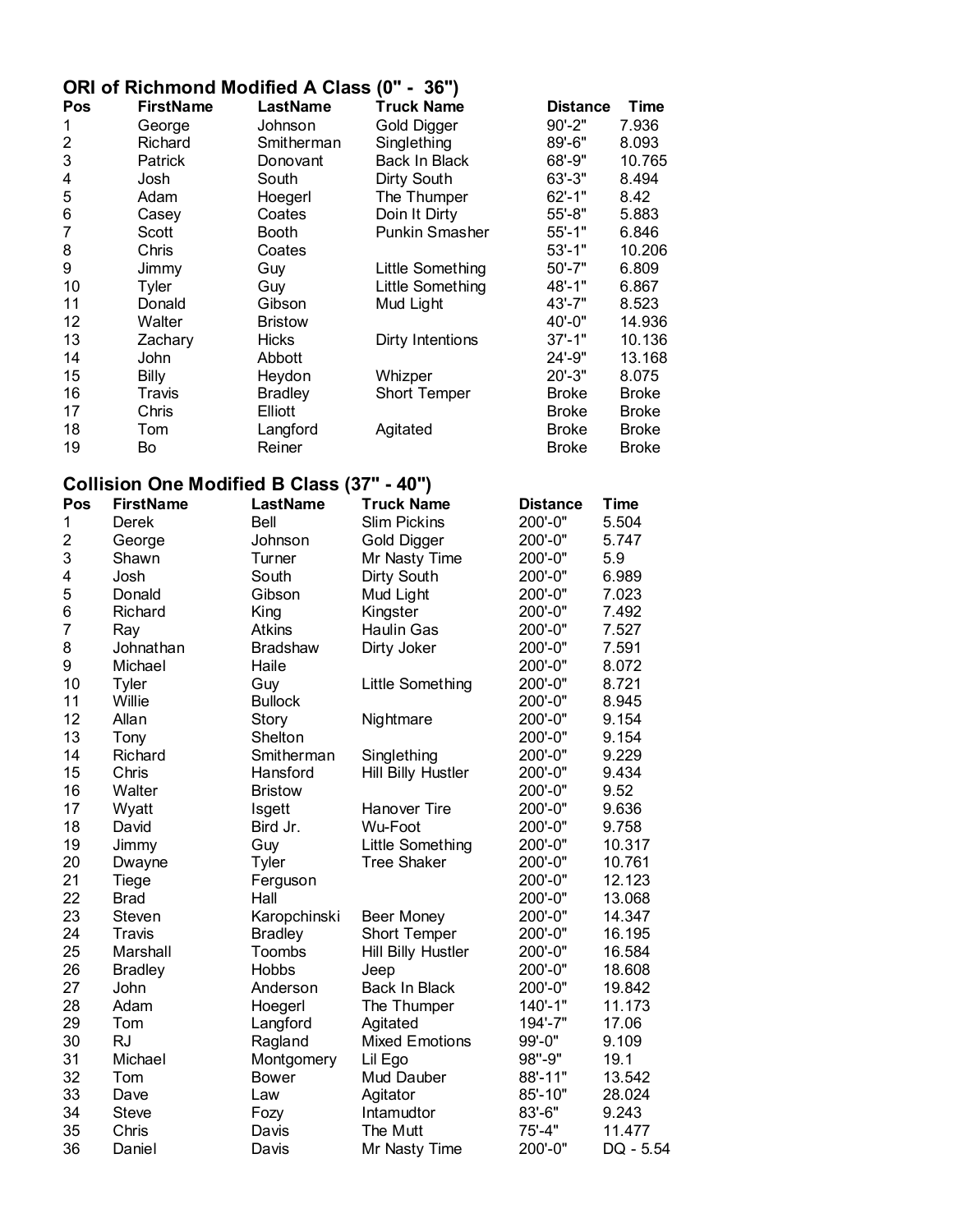| 37 | Brian | Stewart       | Uncle B               | $200' - 0"$  | DQ -15.999   |
|----|-------|---------------|-----------------------|--------------|--------------|
| 38 | Chad  | Hall          |                       | <b>Broke</b> | <b>Broke</b> |
| 39 | B٥    | Reiner        | Agitated              | Broke        | <b>Broke</b> |
| 40 | West  | <b>Bryant</b> | Tijuana Taxi          | Scratch      | Scratch      |
| 41 | Dannv | Fadely        | <b>Mixed Emotions</b> | Scratch      | Scratch      |

### **NAPA of King William Modified C Class (41" - 44")**

| Pos | <b>FirstName</b> | LastName     | <b>Truck Name</b>     | <b>Distance</b> | Time         |
|-----|------------------|--------------|-----------------------|-----------------|--------------|
| 1   | Shawn            | Turner       | Mr. Nasty Time        | $200'-0$ "      | 4.644        |
| 2   | Daniel           | Davis        | Mr. Nasty Time        | $200' - 0''$    | 4.656        |
| 3   | George           | Johnson      | Gold Digger           | 200'-0"         | 4.727        |
| 4   | Brian            | Vick         | <b>Mistress</b>       | 200'-0"         | 4.862        |
| 5   | Richard          | Smitherman   | Singlething           | $200' - 0"$     | 5.204        |
| 6   | Ray              | Atkins       | Haulin Gas            | $200' - 0"$     | 5.362        |
| 7   | Richard          | King         | Kingster              | $200' - 0"$     | 5.563        |
| 8   | Tony             | Brolia       | <b>Big Nasty</b>      | $200' - 0"$     | 6.069        |
| 9   | Adam             | Hoegerl      | The Thumper           | $200' - 0"$     | 6.286        |
| 10  | Aaron            | Story        | Nightmare             | $200' - 0"$     | 6.895        |
| 11  | Scott            | Booth        | <b>Punkin Smasher</b> | $200' - 0"$     | 7.081        |
| 12  | Josh             | South        | Dirty South           | $200' - 0''$    | 7.128        |
| 13  | Tony             | Shelton      |                       | $200' - 0''$    | 7.364        |
| 14  | Hunter           | Shelton      |                       | 200'-0"         | 8.377        |
| 15  | <b>Barrett</b>   | Nelson       | White Lightning       | $200' - 0''$    | 9.632        |
| 16  | <b>Patrick</b>   | Donovant     | Back In Black         | 200'-0"         | 12.281       |
| 17  | Derek            | Bell         | Slim Pickins          | Broke           | <b>Broke</b> |
| 18  | Ward             | <b>Tyner</b> | White Lightning       | <b>Broke</b>    | <b>Broke</b> |
| 19  | Tyler            | Guy          | Little Something      | Scratch         | Scratch      |

#### **2011 Victory Lap / After Hours Fabrication Pro Mod Class**

| <b>Pos</b>   | <b>FirstName</b> | LastName      | <b>Truck Name</b>   | <b>Distance</b> | Time         |
|--------------|------------------|---------------|---------------------|-----------------|--------------|
| $\mathbf{1}$ | Clint            | Saunders      | <b>Muddy Money</b>  | $200' - 0''$    | 4.506        |
| $\mathbf{2}$ | Derek            | Bell          | <b>Slim Pickins</b> | $200' - 0''$    | 4.716        |
| 3            | Brian            | Vick          | <b>Mistress</b>     | $200' - 0''$    | 4.819        |
| 4            | Rav              | <b>Atkins</b> | <b>Haulin Gas</b>   | $200' - 0''$    | 4.981        |
| 5            | George           | Johnson       | Gold Digger         | $200' - 0''$    | 5.347        |
| 6            | Terry            | Whitehead     |                     | <b>Broke</b>    | <b>Broke</b> |
| 7            | Chris            | Hansford      | Hill Billy Hustler  | <b>Broke</b>    | <b>Broke</b> |
| 8            | West             | <b>Bryant</b> | Tijuana Taxi        | Scratch         | Scratch      |

### **Monster Energy Unlimited Bog Class**

| Pos            | <b>FirstName</b> | LastName        | <b>Truck Name</b>    | <b>Distance</b> | <b>Time</b>  |
|----------------|------------------|-----------------|----------------------|-----------------|--------------|
| 1              | Ray              | <b>Atkins</b>   | <b>Haulin Gas</b>    | $200' - 0"$     | 4.562        |
| $\overline{2}$ | Brian            | Vick            | <b>Mistress</b>      | $200' - 0''$    | 4.589        |
| 3              | Shawn            | Turner          | Mr. Nasty Time       | 200'-0"         | 4.783        |
| 4              | Daniel           | Davis           | Mr. Nasty Time       | $200' - 0''$    | 4.875        |
| 5              | West             | Bryant          | Tijuana Taxi         | $200' - 0''$    | 4.928        |
| 6              | <b>Ricky</b>     | Crowder         | <b>Muddy Money</b>   | 200'-0"         | 4.982        |
| 7              | Gary             | Shaw            | <b>Just Released</b> | $200' - 0''$    | 5.196        |
| 8              | Richard          | Smitherman      | Singlething          | 200'-0"         | 5.229        |
| 9              | Johnathan        | <b>Bradshaw</b> | Dirty Joker          | 200'-0"         | 5.466        |
| 10             | Tony             | <b>Brolia</b>   | Big Nasty            | $200' - 0''$    | 6.303        |
| 11             | Austin           | <b>Holmes</b>   | Short Dog            | 200'-0"         | 6.497        |
| 12             | Chris            | Elliott         |                      | 200'-0"         | 7.407        |
| 13             | <b>John</b>      | Anderson        | Back in Black        | $200' - 0''$    | 7.959        |
| 14             | Wyatt            | Isgett          | Hanover Tire         | $200' - 0''$    | 17.862       |
| 15             | Terry            | Whitehead       |                      | <b>Broke</b>    | <b>Broke</b> |